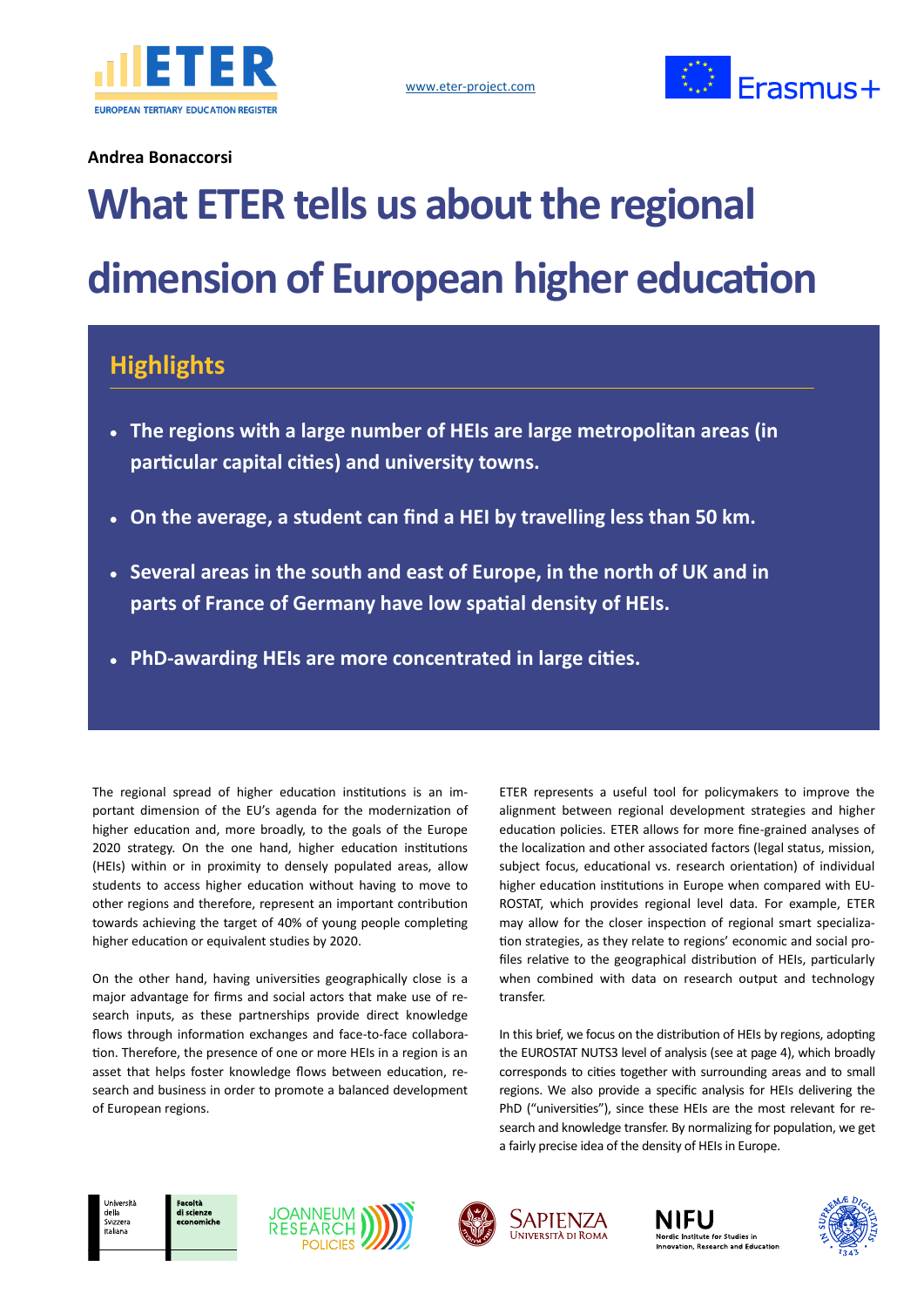#### **How are HEIs distributed between regions?**

Figure 1 is a map of European regions by number of HEIs. In the countries currently covered by ETER, there are 36 regions (red) with more than 10 HEIs, 71 with 4-10 HEIs (brown) and 124 with three HEIs (strong orange). On the other hand, there are 580 regions without HEIs (grey), 334 with just one HEI (yellow) and 169 with two HEIs (light orange). We consider these regions as zero density or low density. Overall, it appears that some countries have a more geographically distributed higher education system: among them Nordic countries, Netherlands; Ireland and Italy. Policies to provide access to higher education at a regional level have therefore been moderately successful in Europe, but regional differences remain important.

On average, a student in Europe can find a HEI by traveling 50 km, but, 181 million people – one-third of the European population – live in regions where students may find a HEI only by traveling more than 50 km. These areas are found in large and dispersed countries (Norway, Sweden) but also in largely populated countries such as the UK, Germany, France and Spain, and in some parts of Eastern Europe.

The number of regions without HEIs needs to be relativized. Many of these regions are small and not very far from places where HEIs are located – the regional level we are considering here (NUTS3) is very fine-grained in some countries – Germany for example has 402 regions at these level ("Kreise"). Moreover, HEIs might have secondary branches in some of these regions, which are not identified in ETER. Areas with no HEIs are quite important in southern European regions (Spain, Portugal, Italy and Greece), in the centre of France and Germany, in Eastern European countries, and in northern England.

#### **Most HEIs are in metropolitan areas**

HEIs are concentrated in a limited number of metropolitan areas. The 36 regions with more than 10 HEIs include one-third of all HEIs in Europe. All of them are large cities in which the first university dates back in history, but it has been followed, in particular in the second part of the 20th century, by the creation of many institutions due to the large number of student population. Most regions with more than 10 HEIs are capital cities, the list being championed by Paris, Warsaw, Berlin and Lisbon. This group also includes a few large cities, like Hamburg, Munich and Lyon. London is a special case since, for administrative reasons, it is divided between different NUTS 3 regions.

The regions with 4-10 HEIs can be classified in four main groups. The remaining capital cities in middle-sized countries (Copenhagen, Helsinki), large non-capital cities in large countries (Milan, Manchester, Frankfurt), the suburbs of very large metropolitan areas, like Paris. The final group are ancient university towns, like Heidelberg, Urbino and Coimbra. They are small cities in which we find universities created in past centuries, followed by other institutions, often specialized by discipline or by degree (for example, in postgraduate education).

Metropolitan areas also tend to show a higher density of HEIs. There are 130 regions in Europe with 1-3 HEIs per 1,000,000 inhabitants and 163 with 4-5. The regions with the largest density are as follows: 189 with 6-7 HEIs, 100 with 8-10 HEIs and a small group of 13 regions with extremely high density (more than 10 HEIs per million inhabitants). As shown in table 1, these regions are all large in terms of their population and include either capital cities (Warsaw, Prague, Paris) or other regions located around rather large cities (Rennes, Brno, Hamburg).



**Figure 1.** Number of HEIs by region (EUROSTAT, NUTS regions level 3)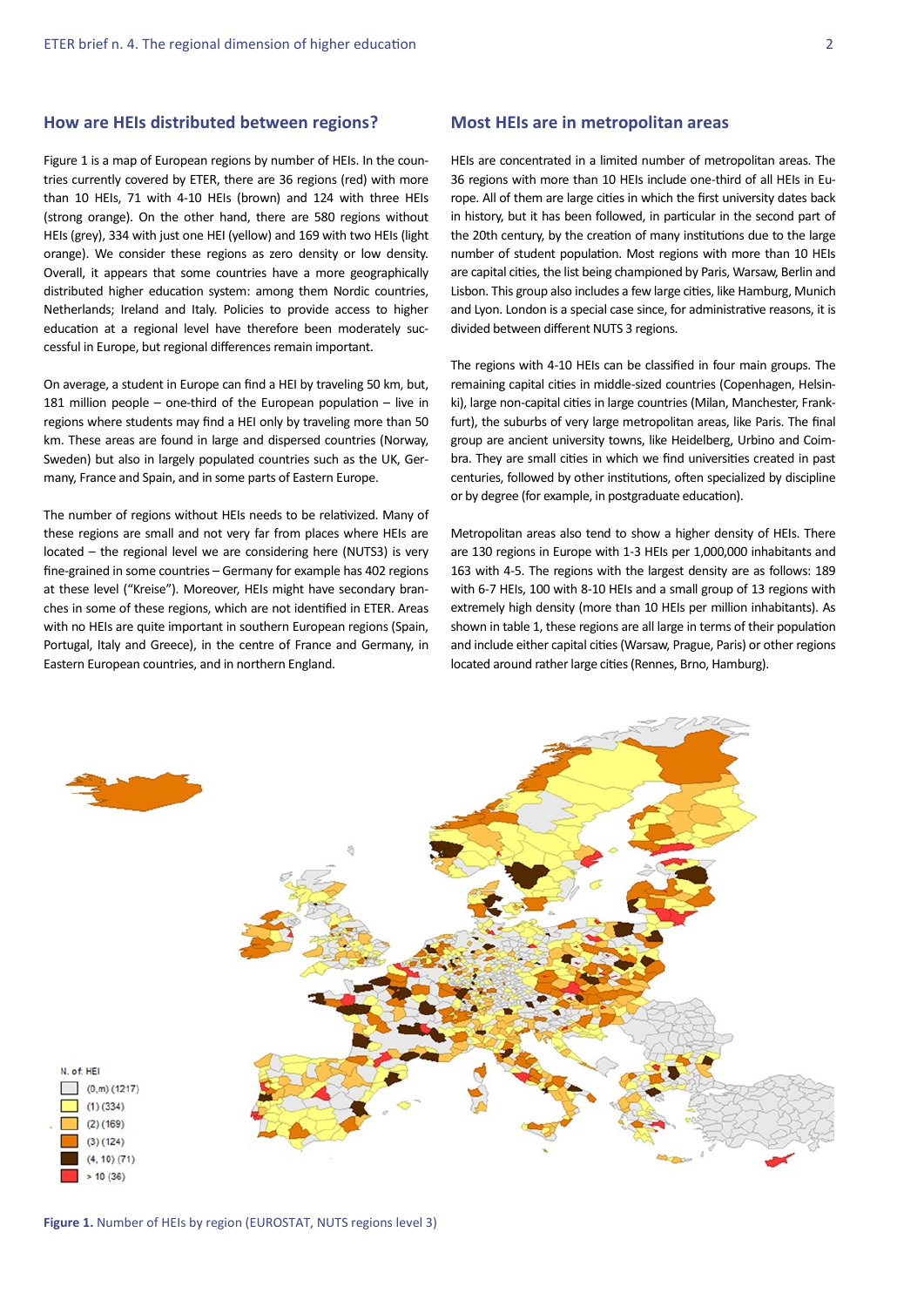

#### **Figure 2.** Number of HEIs delivering PhDs by region (EUROSTAT, NUTS regions level 3)

| <b>NUTS3</b>             | <b>Number</b><br>of HEIs | Population | HEIs per 1 mil-<br>lion inahbitants |
|--------------------------|--------------------------|------------|-------------------------------------|
| Warszawa                 | 44                       | 1,709,459  | 25.7                                |
| Praha                    | 32                       | 1,246,780  | 25.7                                |
| Paris                    | 47                       | 2,229,621  | 21.1                                |
| Sofia                    | 23                       | 1,302,316  | 17.7                                |
| <b>Grande Lisboa</b>     | 33                       | 2,035,859  | 16.2                                |
| <b>Budapest</b>          | 28                       | 1,735,711  | 16.1                                |
| <b>Grande Porto</b>      | 19                       | 12,78,941  | 14.9                                |
| Ille-et-Vilaine (Rennes) | 15                       | 1,019,923  | 14.7                                |
| Wien                     | 21                       | 1,741,246  | 12.1                                |
| South Moravian (Brno)    | 13                       | 1,168,650  | 11.1                                |
| Rhône                    | 19                       | 1,779,845  | 10.7                                |
| Hamburg                  | 18                       | 1,734,272  | 10.4                                |
| <b>Berlin</b>            | 34                       | 3,375,222  | 10.1                                |

#### **Universities are more concentrated**

The picture changes greatly if we focus on PhD awarding HEIs, that is, on universities only. These institutions have an institutional mission which includes not only education but also research and the so-called third mission of contributing to regional engagement and innovation.

Figure 2 shows a more sparse picture than Figure 1. The data show that while PhD-granting institutions are more concentrated in capital cities and metropolitan areas, and in university towns, non-PhD institutions are more geographically diffused. Universities offering PhD degrees are present in large numbers only in capital cities and in a small number of university towns, or medium-sized cities with more than one university.

In terms of density of universities per million inhabitants, Scandinavian countries and Baltic countries, and Ireland are characterized by the largest density. In other countries, particularly in large Continental European countries, the density is more scattered: in addition to capital cities there are a few university towns, but also many empty regions and cities. Some countries, such as France, have a much better distribution with respect to HEIs in general, than with respect to universities only. These exhibit significant density only in a few cities. A similar situation is visible in some Eastern European countries, such as Poland and Czech Republic.

This dynamic creates delicate policy issues, in particular for peripheral areas in which there is a need for both the creation of human capital and knowledge spillovers from research activities. The ability of ETER data to provide views of the spatial distribution of HEIs by their characteristics and activities—particularly education vs. research represents an important asset for policy analysis.